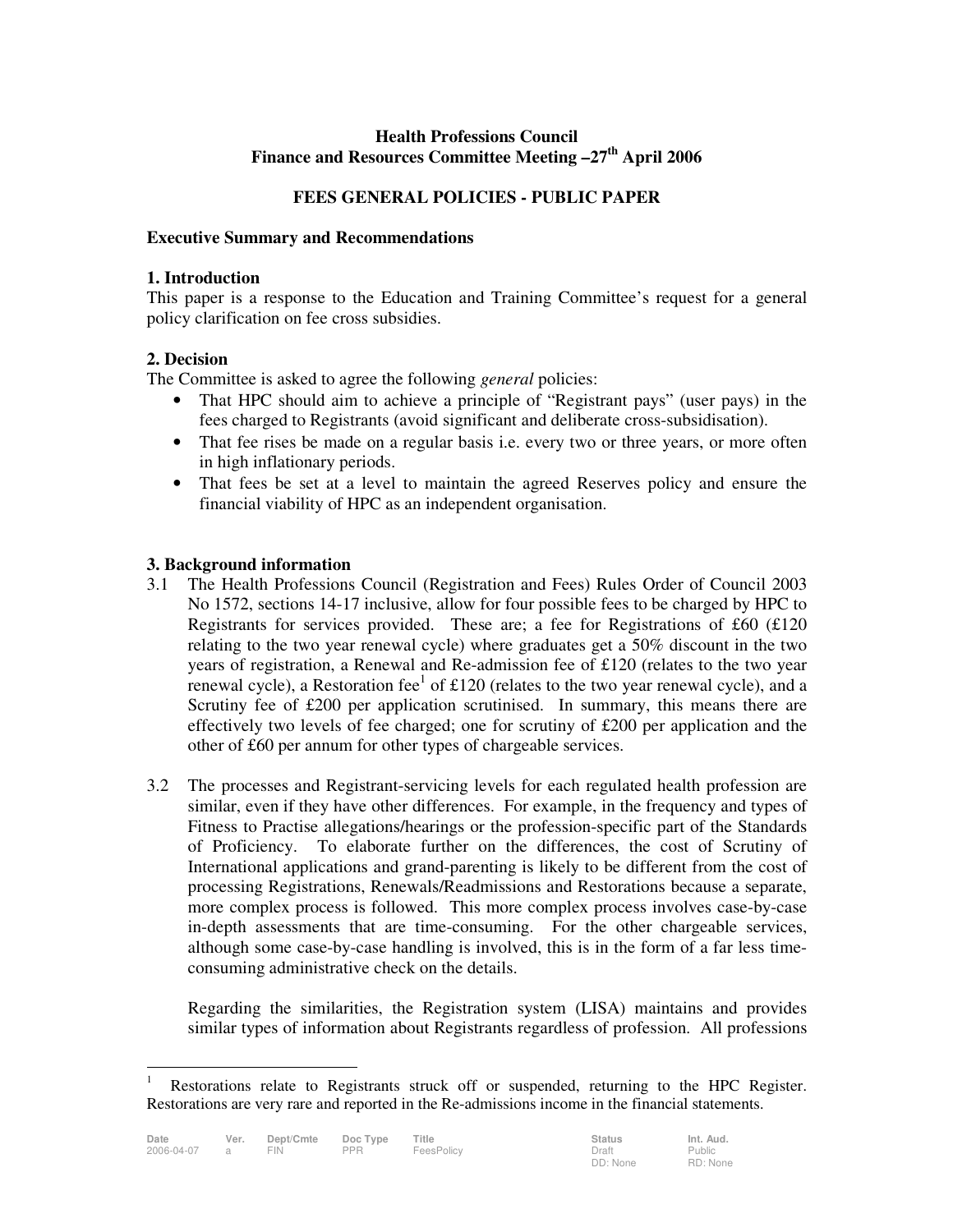regulated follow a similar process for Registration, a similar process for Renewal and Readmission, a similar process for /Restoration and a similar process for International Scrutiny. The Grand-parenting scrutiny process is also similar, albeit that it only (now) applies to new professions that come on the Register. For all professions, Renewal fees apply over the same length of cycle (two years). HPC also operates a Partner arrangement and currently has Council and Committee governance in a similar way across all the professions.

- 3.3 Until and unless HPC becomes in a position (under the Rule Order of Council for fees charging) to *consider* charging directly for services such as Fitness to Practise hearings or Standards of Proficiency setting, then where such costs differ significantly by profession, some cross subsidisation (one profession's fees partially covering another profession's costs) will be inevitable. However, for the types of fees allowable in the Rules Order of Council on fees, in the interests of fairness, the proposal is that HPC should aim to achieve a general principle of "Registrant pays" in the fees charged to Registrants, to avoid significant and deliberate cross-subsidisation. It is proposed that "beneficiary pays" in this context means that the fee charged (in compliance with the Rules Order of Council on fees), will be adjusted to fully cover the  $\log$  run<sup>2</sup> direct costs of providing that service (by one or more departments and external suppliers including  $HMRC<sup>3</sup>$  and preferably contribute something to covering the long run "infrastructure support" or "head office" costs, being those not readily assignable to the fee services published in the Rules Order of Council on fees.
- 3.4 It is desirable that Registrant fees be raised by small increments on a regular basis (every two or three years say), rather than by large increments on an infrequent basis (every five years say), for several reasons.

 Firstly, Registrants will find budgeting for small increases on a regular basis easier to accommodate (absorb the cost of, or pass it on in their charge-out rate).

 Secondly, it reduces the "inter-generational" subsidy between Registrants. To elaborate, if a large fee increase is agreed at a specific point in time, the last profession renewing at the old rate will have up to a 15 month delay before having to pay the significantly higher new rate and in the meantime be subsidized by other professions renewing in the interim.

 Thirdly, for health professions interested in potentially joining the Register, they will no doubt want to "fast-track" their agreed application process once they hear about a significant fee rise and in any case, may be put off by the prospect of a large fee rise from approaching HPC as their potential health regulator in the first place!

 Fourthly, even with the best intentions and efforts, it is difficult to identify the fairest fee to be charged at any point in time. This is because the net rate of growth across all professions and the timing of new professions joining the register is uncertain. Meanwhile, cost changes across a wide range of suppliers and internal costs are

 $\overline{a}$ 

 $2^{2}$  Long-run costs for the purposes of this paper can be read as the unit costs that are direct costs of providing a specific service. If some spending is lumpy across several years (to purchase capacity increments), then the average over the life of the capacity effectively represents the long-run period.

<sup>&</sup>lt;sup>3</sup> Her Majesties Revenue and Customs, formerly Inland Revenue Dept.